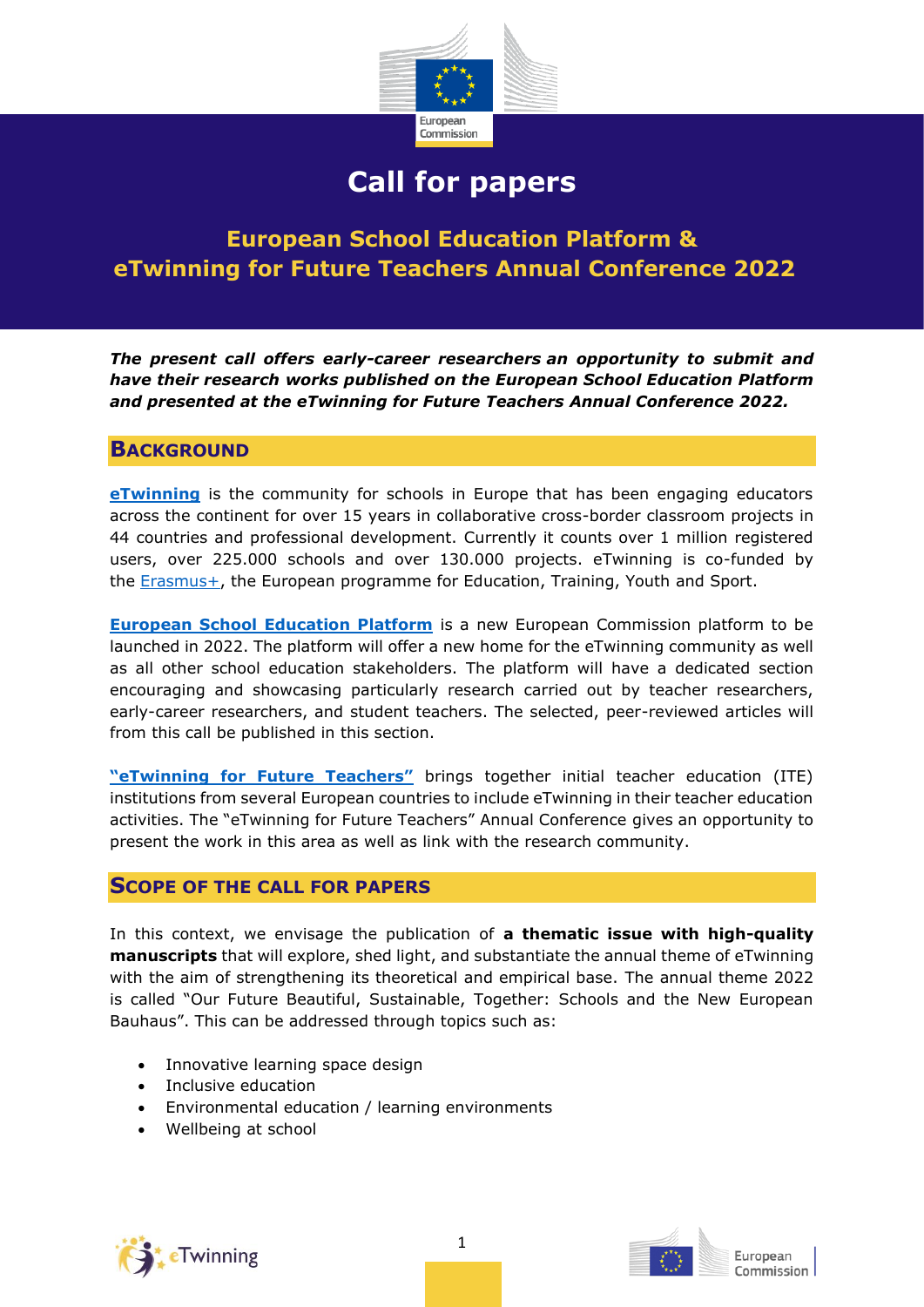• Blended learning (especially in the context of the (post-)pandemic)<sup>1</sup>

Also, the following topics are relevant:

- Key competences for lifelong learning
	- o Literacy
	- o Multilingualism
	- o Numerical, scientific and engineering skills
	- o Digital and technology-based competences
	- o Interpersonal skills, and the ability to adopt new competences
	- o Active citizenship
	- o Entrepreneurship
	- o Cultural awareness and expression
- ICT in education
- Schools in rural areas

**Levels of education:** Research works that cover levels from Early Childhood Education and Care, to primary school and lower/upper secondary school, as well as initial vocational education and training.

The submissions might report research based on empirical evidence from national and international research and/or eTwinning projects, as well as theoretical and methodological considerations related to the conference areas illustrated above.

Please note that the aforementioned list is not exhaustive. Other related topics will be also considered; hence, we encourage you to submit your abstract in case you can showcase the relevance of the topic with the 2022 annual theme.

## **WHO CAN SUBMIT?**

We welcome submissions from [early-career researchers](https://euraxess.ec.europa.eu/europe/career-development/training-researchers/research-profiles-descriptors) including First Stage Researchers (R1) (i.e., individuals doing research under supervision) and Recognised Researchers (R2) (i.e., PhD holders or equivalent who are not yet fully independent) and also Master's degree students. Early-career researchers should be affiliated with academic institutions, which are located in one of the [eTwinning participating countries.](https://www.etwinning.net/en/pub/community/countries.cfm)

Both individual and collaborative works are allowed as long as the authors comply with the above-mentioned indications regarding their profiles. In case of an unexpected high number of submissions, the organisers reserve the right to prioritise works by authors affiliated with an ITE institution that participates in the "eTwinning for Future Teachers" initiative.

<sup>&</sup>lt;sup>1</sup> In line with the European Commission, blended learning is understood as blending school site and other physical environments/distance learning; and/or blending digital and non-digital learning tools.



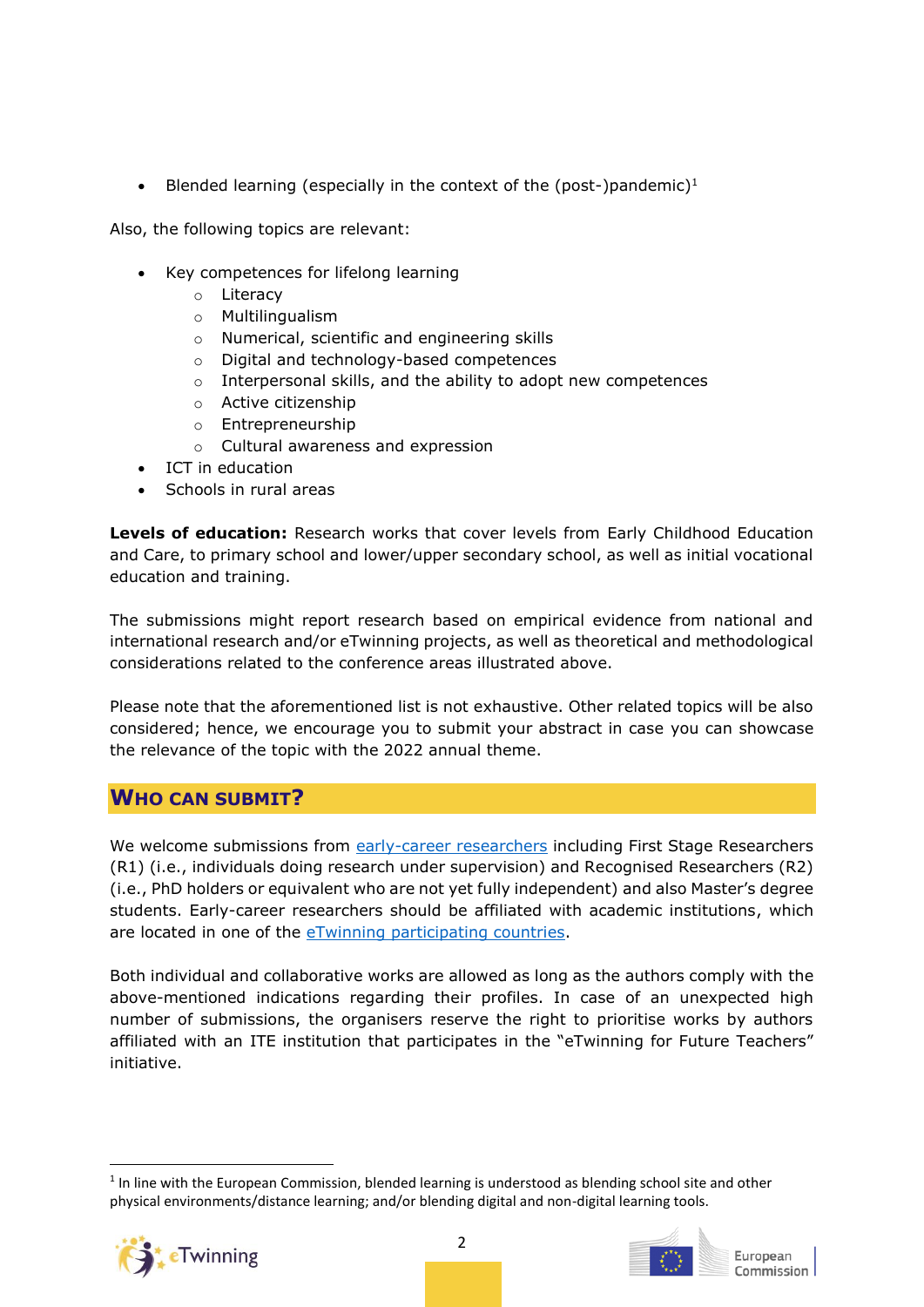In case of successful submission, the authors will be asked to present their work online at the eTwinning Future Teachers conference in November/December 2022.

## **SUBMISSION AND SELECTION PROCESS**

All authors interested are asked to submit their extended abstracts (up to 1000 words) based on the provided guidelines no later than **10 February 2022.** All abstracts and eventual final manuscripts need to be submitted in **English**.

Your abstract should primarily and clearly reflect the following structure:

- Topic of the research/manuscript
- Research rationale and objectives
- Theoretical contextualisation (literature review)
- Research methodology
- Discussion of main results
- Conclusion-implications for practice

The submitted abstracts will be anonymous double-blind peer-reviewed by two experts (call for reviewers will be open in parallel to the call for papers).

Notification of abstract acceptance will be communicated by **1 April 2022**. The authors of the shortlisted abstracts will be requested to submit their full manuscripts based on the guidelines by **30 May 2022.**

### **Please note that submitted manuscripts which do not follow the guidelines will be disregarded.**

The submitted full manuscripts will undergo a second round of peer review and might be requested to implement the revisions suggested by the peer-reviewers.

### **Submissions of abstracts will be done through this online form: <https://ec.europa.eu/eusurvey/runner/ECR-abstract-submission>**

Please see the full abstract submission guidelines further in this document.

## **IMPORTANT DEADLINES**

- Call for abstracts starts: 15 December 2021
- Abstract submission deadline: 10 February 2022
- Notification of abstract acceptance: 1 April 2022
- Full manuscript submission deadline: 30 May 2022
- Revised manuscript submission deadline: June/July 2022
- Conference dates: November/December 2022

In case you have questions about the call, you are welcome to contact us at: [support@schooleducationgateway.eu](mailto:support@schooleducationgateway.eu)



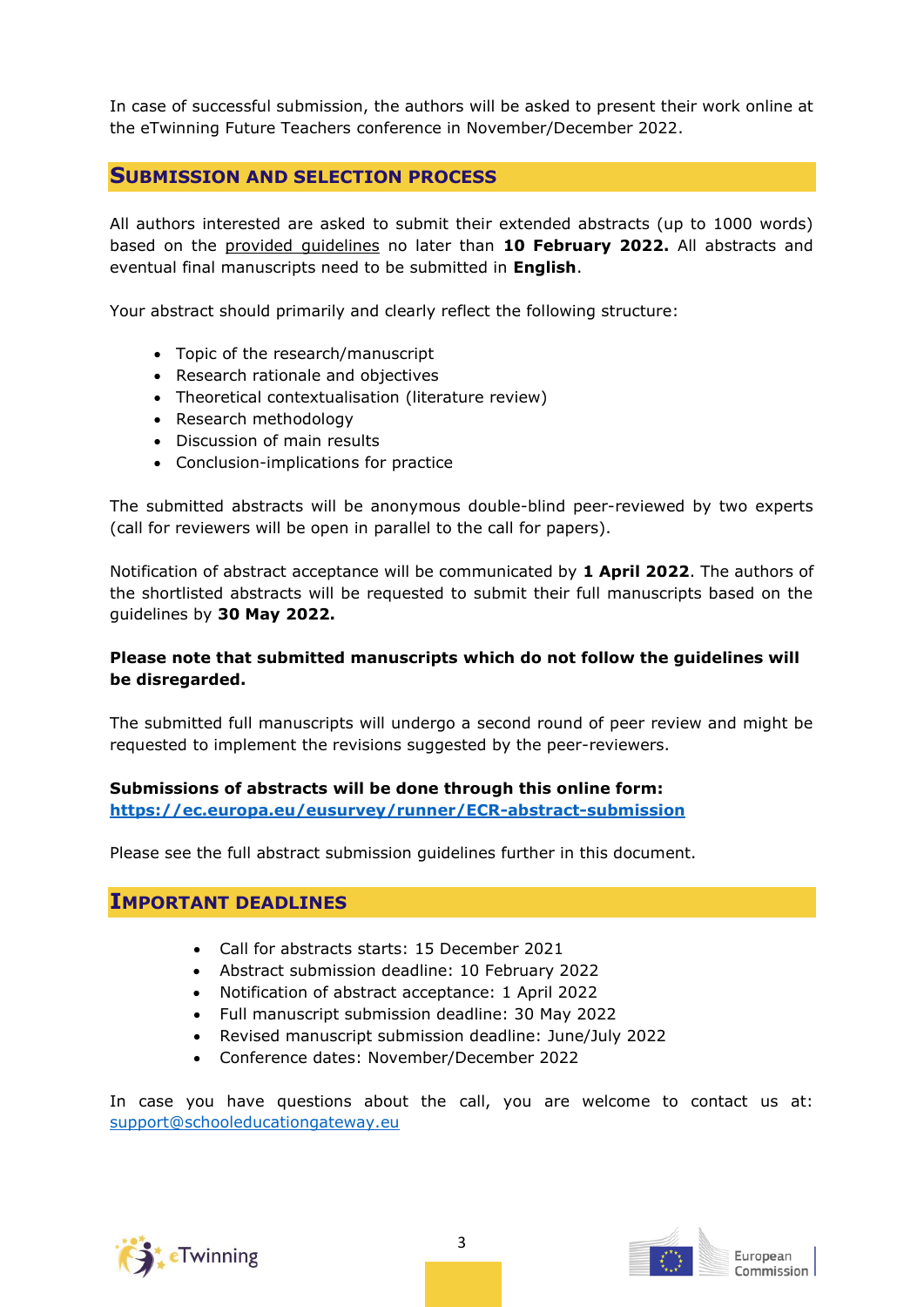The call is organised by EUN Partnership (known as European Schoolnet) on behalf of the European Commission's DG Education and Culture, under a contract with the European Education and Culture Executive Agency.

eTwinning and the School Education Gateway platform (and the future European School Education Platform) are initiatives of the European Union and funded by Erasmus+, the European programme for Education, Training, Youth and Sport. This activity has been prepared for the European Commission, however it reflects the views only of the authors, and the Commission cannot be held responsible for any use which may be made of the information contained therein.



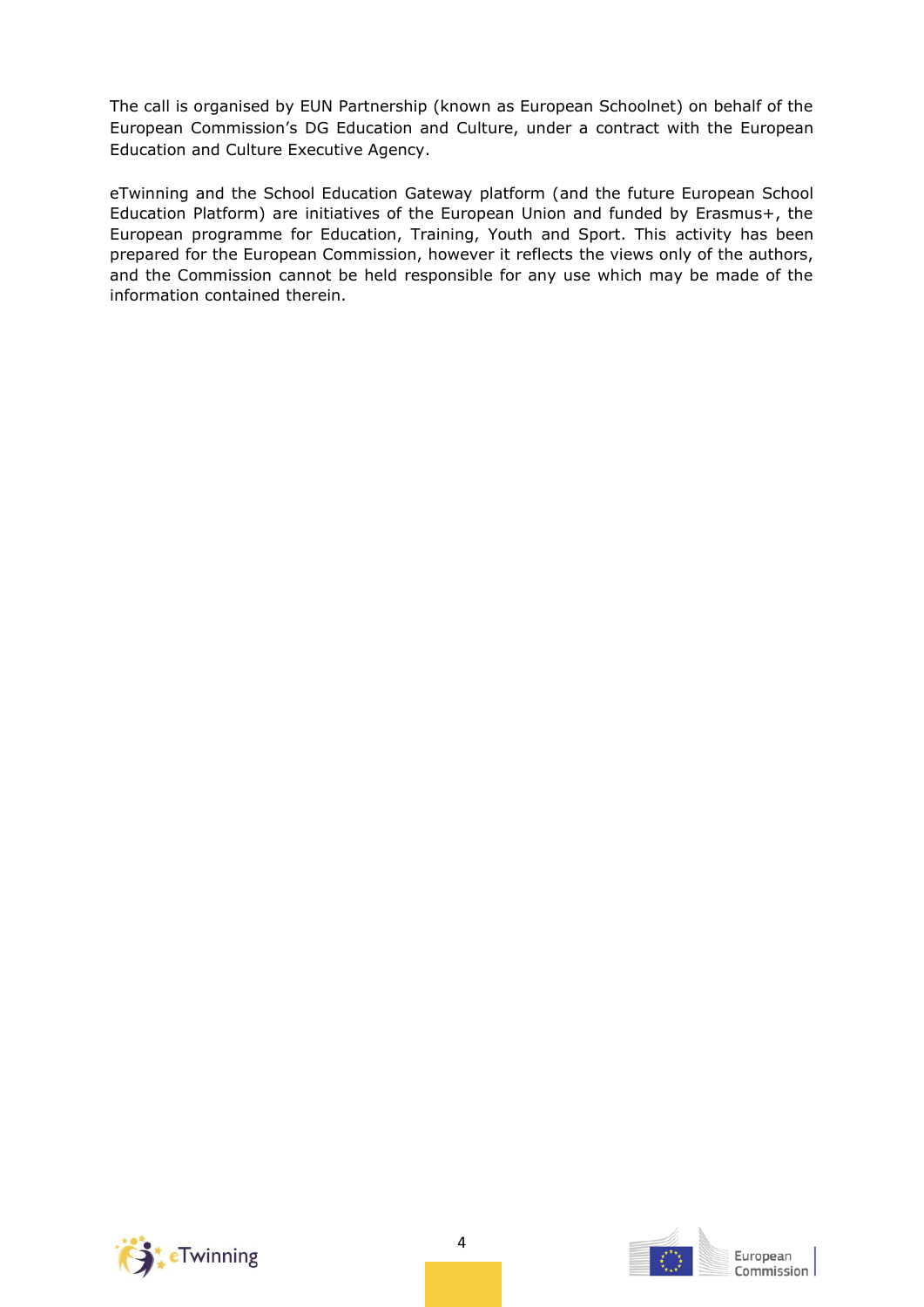## **Abstracts submission guidelines**

The submission must consist of a title, information of authors, and an extended abstract.

## **Title**

Abstract title must not exceed 20 words in length

## **Author(s)**

Full name, affiliation, emails of all authors

## **Format**

- *Length*: Extended abstracts are limited to 1000 words excluding references, tables, charts, and figures.
- *Font size and type*: Standard fonts (e.g., Times New Roman, Arial), font size 11 or 12, with 1.5 line spacing.
- *Word processing formats:* The preferred format for your manuscript is Word.
- *Language policy:* Abstracts will be accepted in English only.
- *Extended Abstract text:* Do not include title or author data in the body of your extended abstract.

### **Abstract headings**

The abstracts much be structured with the following headings:

| Introduction         | Briefly explain the aim(s) and the objective(s) of your study.<br>$\bullet$<br>This should include the specific focus on your project and the<br>reason for doing the project.<br>Provide the research question(s)<br>$\bullet$<br>Approximately 200 words                                                                                                                                                                                                                   |
|----------------------|------------------------------------------------------------------------------------------------------------------------------------------------------------------------------------------------------------------------------------------------------------------------------------------------------------------------------------------------------------------------------------------------------------------------------------------------------------------------------|
| Literature<br>review | Give a brief overview of the theoretical concepts and previous<br>$\bullet$<br>empirical studies relevant to your research project<br>Show how these theories/empirical results are linked to your<br>٠<br>study<br>Approximately 300 words<br>$\bullet$                                                                                                                                                                                                                     |
| Methodology          | Participants: summarize background information of your<br>٠<br>participants (e.g., number of participants, age range, gender<br>distribution, subject area, the year of study)<br>Research design: e.g., quantitative or qualitative or mixed<br>٠<br>Data analysis: explain the type of data you collected (e.g., test<br>٠<br>scores, questionnaire data), explain how you analysed the data<br>and justify for choosing those analysis methods<br>Approximately 300 words |



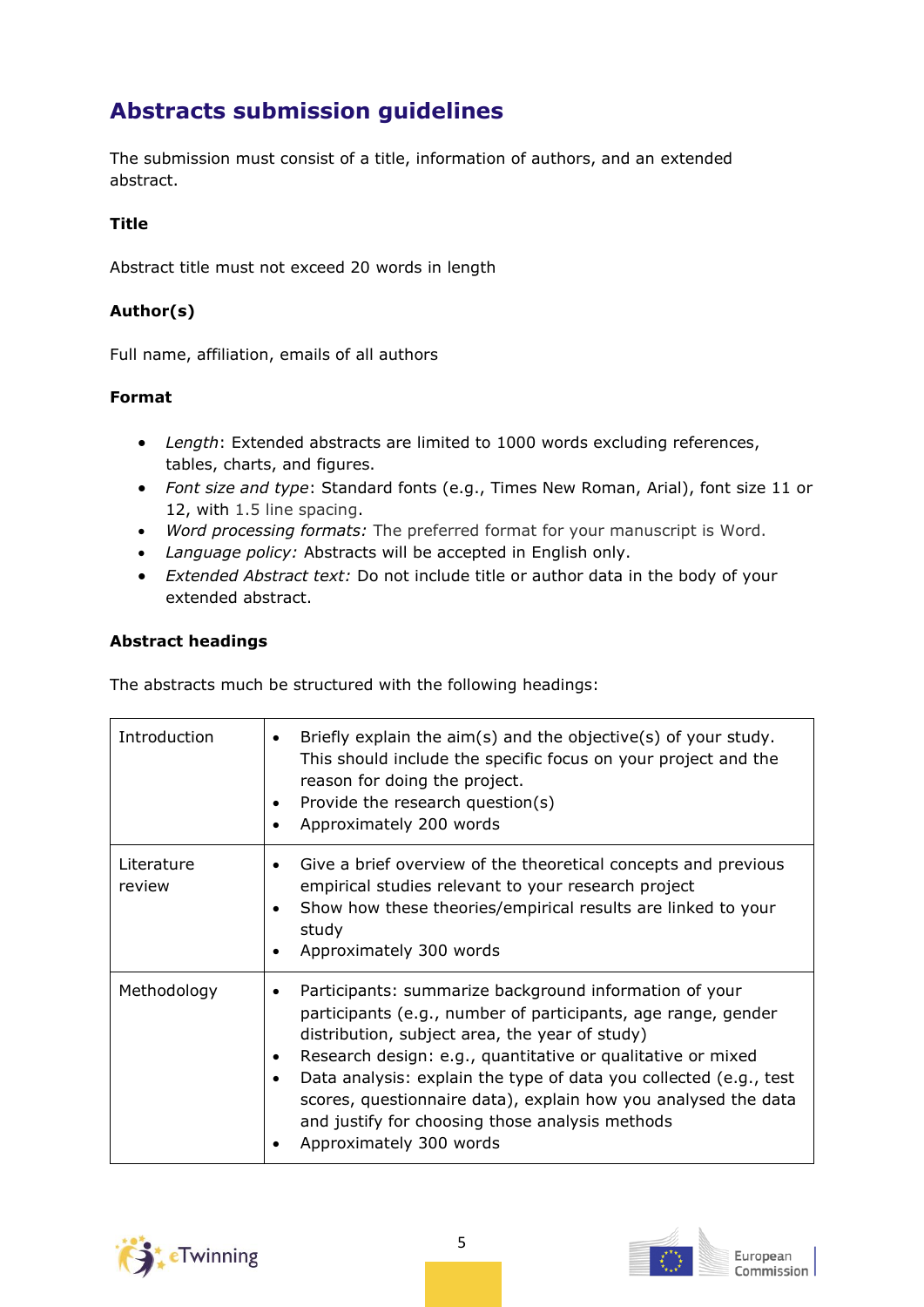| Results and<br>discussion | Summarize the most important results under each research<br>$\bullet$<br>question<br>Explain how your research findings are relevant to you as a<br>$\bullet$<br>teacher, the subject, programme, or to your institution, explain<br>any theoretical contribution(s) that you can make, if any.<br>Provide any recommendations that you can make - to<br>$\bullet$<br>colleagues, departments, faculty and/or wider academic<br>community |
|---------------------------|-------------------------------------------------------------------------------------------------------------------------------------------------------------------------------------------------------------------------------------------------------------------------------------------------------------------------------------------------------------------------------------------------------------------------------------------|
|                           | Approximately 200 words<br>$\bullet$                                                                                                                                                                                                                                                                                                                                                                                                      |

#### **Other**

- Referencing: Limit to 5 key references and follow the APA style 7th edition
- Tables/Figures: A maximum of two tables and two figures can be included

**Submissions of abstracts must be done through this online form: <https://ec.europa.eu/eusurvey/runner/ECR-abstract-submission>**

In case you have questions about the call, you are welcome to contact us at: [support@schooleducationgateway.eu](mailto:support@schooleducationgateway.eu)



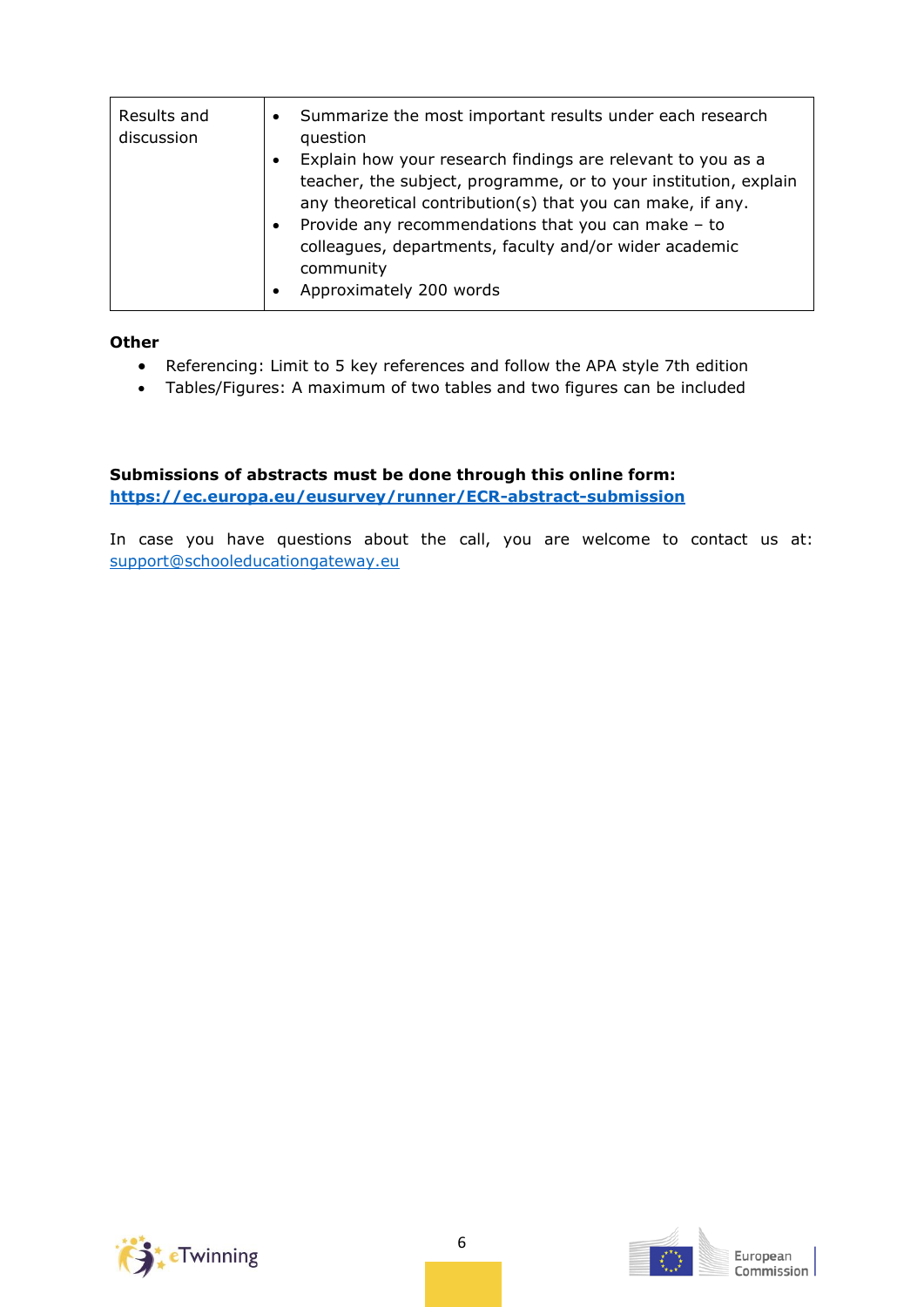## **Full manuscript submission guidelines**

**Please note that only the authors whose extended abstracts get short-listed and who are individually requested to submit the full manuscript, should do this. Please do not send unsolicited full manuscripts as they will be discarded.**

#### **Deadline**

• Full manuscripts need to be submitted by June/July 2022 (the exact date will be communicated to the short-listed candidates).

#### **Length**

• Manuscripts should be between **5,000 and 7,000 words.**

#### **Formatting**

- The preferred format for your manuscript is MS Word.
- Standard fonts (e.g., Times New Roman, Arial), font size 11 or 12
- 1.5 line spacing

#### **Structure**

Your manuscript should primarily and clearly reflect the following structure:  

- Topic of the research/manuscript
- Research rationales and objectives
- Literature review
- Research methodology
- Results and discussion
- Conclusion implications for practice

#### **Tables, figures and other graphics**

• A maximum of two tables and two figures can be included

#### **Reference style**

Please follow the [APA style 7th edition.](https://apastyle.apa.org/)

#### **Plagiarism**

Please note that submitted articles may be checked with duplication-checking software. Where an article, for example, is found to have plagiarised other work or included thirdparty copyright material without permission or with insufficient acknowledgement, or where the authorship of the article is contested, we reserve the right to take action including, but not limited to publishing an erratum or corrigendum (correction) or retracting the article.